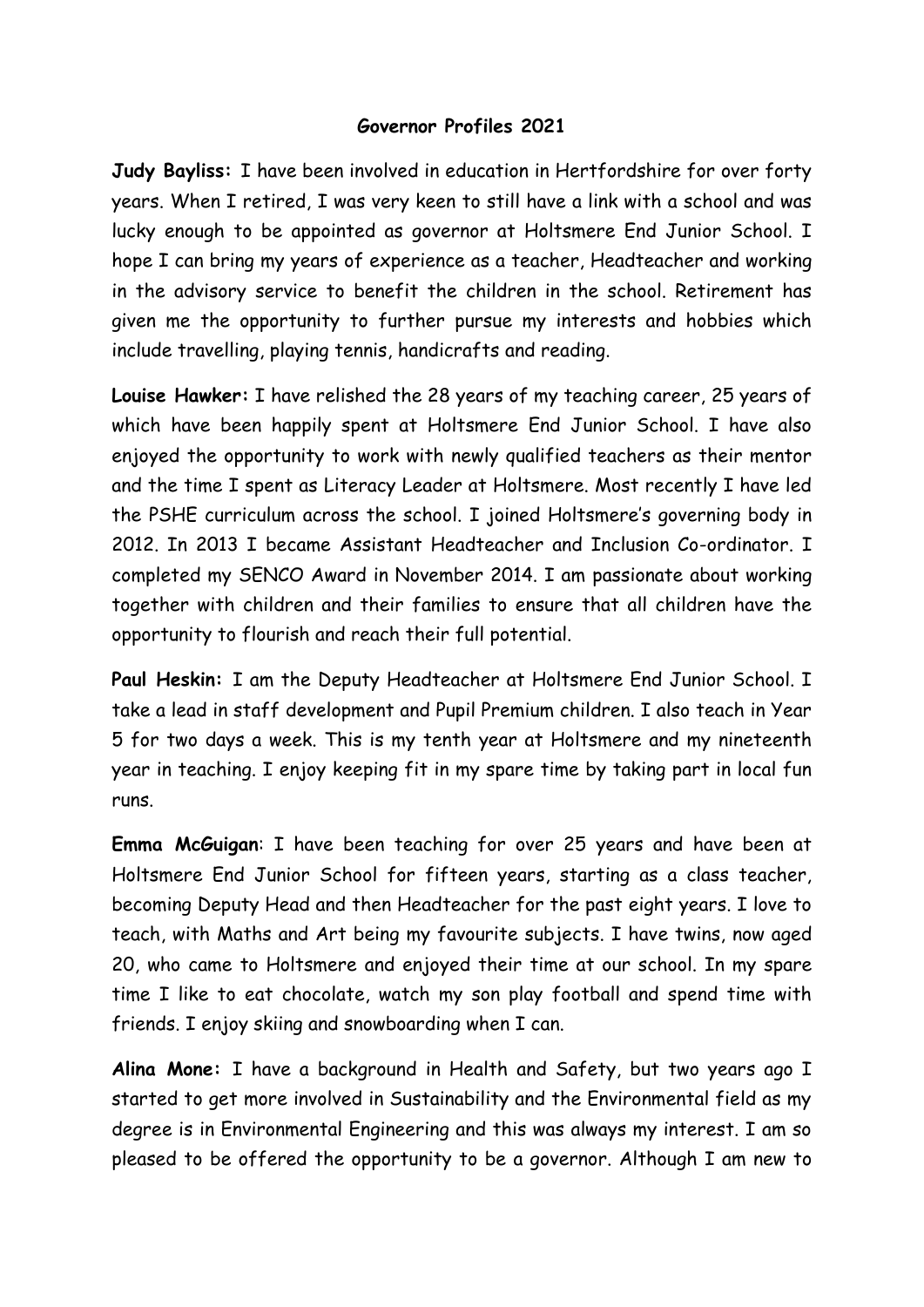this and come from a different background, I will try to use my knowledge to help the Governing Body. I have a daughter in Year 3 at the school and it will be so good to see how she will accommodate and develop her learning journey here.

**Phil Murray:** After careers in management consulting, secondary school Maths teaching and teacher training, I am now retired. I have been involved in school governance since 1996, serving originally as a governor and then Chair of Governors with Marlborough School in St Albans and as a Clerk to the Governors at a number of schools in Hertfordshire. In September 2015 I ceased to be Clerk to the Governors at Holtsmere and became a Co-opted Governor. I hope to help the school through my diverse perspectives on education.

**Reyhan Rawles:** I have two daughters in Year 3 and Year 5 at the school. As a parent it's important for me to be involved in my children's education. Having the opportunity to be a parent governor will give me the chance to see the insight of the education system. I am currently Vice Chair on HSA and like organising and raising money for our schools. In my spare time I play tennis.

**Sarah Robson**: I am now beginning my second year as a Teaching Assistant in Year 3 following several years of volunteering within the school. Transitioning from a parent to becoming a member of staff has been an incredible experience and has only reinforced my passion and drive to support the children at Holtsmere End. I currently have a daughter in Year 5 and it has been a privilege to watch her flourish during her ongoing educational journey and now personally being able to help other children have the same experience is so rewarding

**Grant Shipton**: As my 8 year old daughter has progressed through the school years, my knowledge of the education system has grown. My wife works in another local primary school and hearing her experiences has also given me an understanding of the challenges that schools face today, particularly in the last two years with the impact that the COVID 19 pandemic has had on all our lives. Being a Governor however, has given me the direct insight into what is required to run a successful school and I am grateful to having been offered the opportunity. Working in finance has allowed me to assist the school on this subject. However, I am pleased to have also been able to support in many other areas that impact the running and governance of the school. In short, becoming